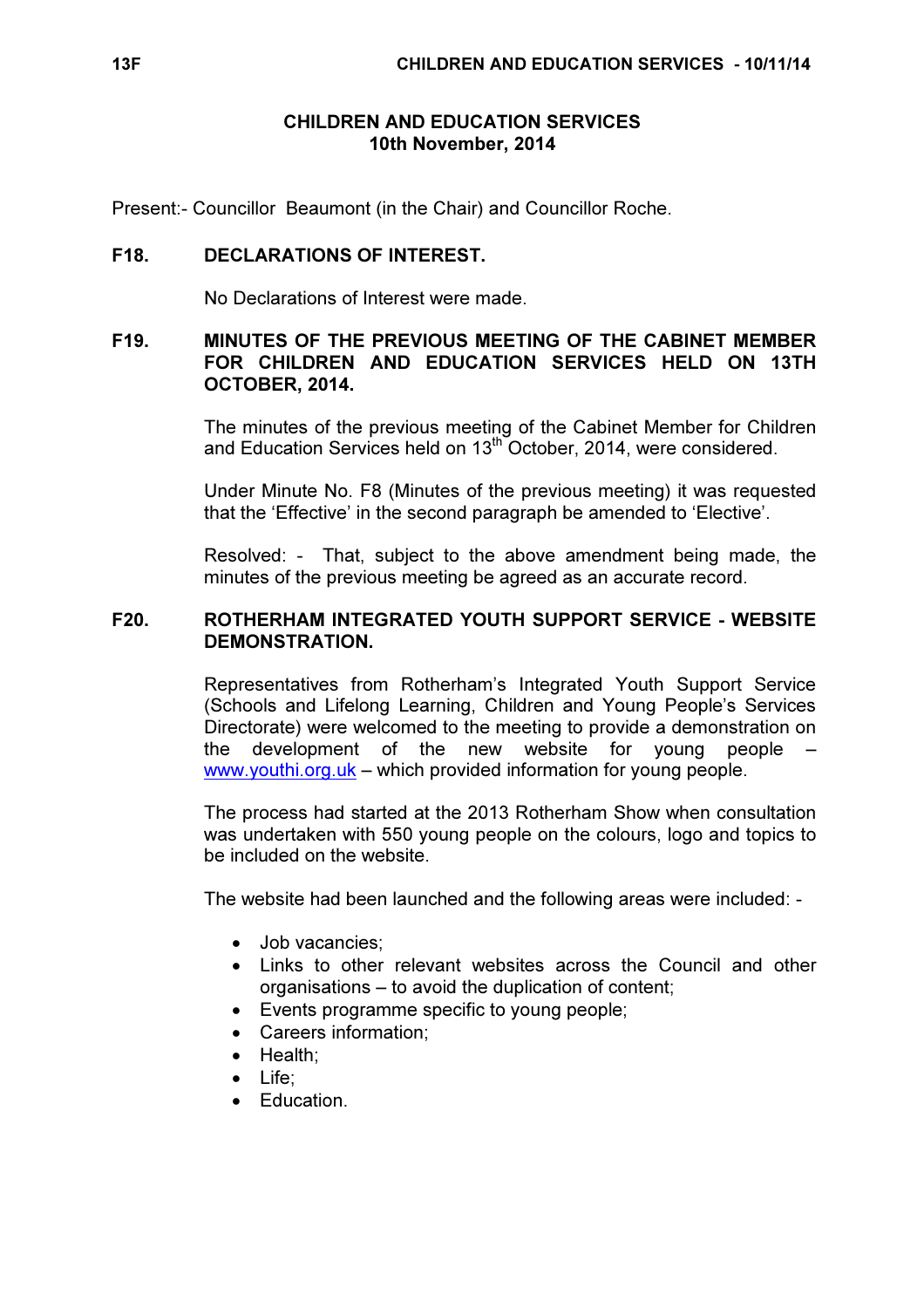The website had a 'full' and 'mobile' version as most young people would be accessing it on their phones/tablets or mobile devices. All information would be easily-accessible and available within three clicks. The website would constantly evolve based on feedback from young people, schools and professionals. It linked to relevant Youtube clips and would soon contain photographs of Rotherham's young people.

The young people who were consulted on the content were really keen for it to include a 'tips from young people' section about each topic. Future developments to the site would include a parents' and carers' section, and a professionals' section. A range of stakeholders had been involved in the start-up process, and would continue to be involved. A search bar had been added to the website following feedback that it was desirable.

The information page relating to Child Sexual Exploitation was considered. It provided a brief outline and contact telephone numbers and addresses where young people could go to get support.

Demonstrations on the website had been provided to schools and the website would include a key part of the publicity campaign that would be launched on the Rotherham Integrated Youth Support Service around Christmas, 2014.

'Google Analytics' and monitoring of the website's use was continuing to evaluate the access and use. Currently, the two pages most frequently accessed were job vacancies and homelessness.

Councillor Roche confirmed that the website was accessible via a mobile device and asked whether information would be added following the recommendations of the Jay Report and the Council's response, such as the creation of counselling services. The website would be updated when new information was available.

Feedback from stakeholders would continue to be welcomed and new website content would be added when it was useful.

Councillor Beaumont thanked Jayne Bowns and Andrew Danylkiw for their positive presentation and contribution to the discussion.

Resolved: - That the information shared be noted.

## F21. YOUTH OFFENDING SERVICES - PERFORMANCE MANAGEMENT - QUARTERLY UPDATE.

 The Youth Offending Services Manager (IYSS, Schools and Lifelong Learning, Children and Young People's Services Directorate) attended the meeting to provide a quarterly performance management report on key performance (national) and local performance indicators for the Service.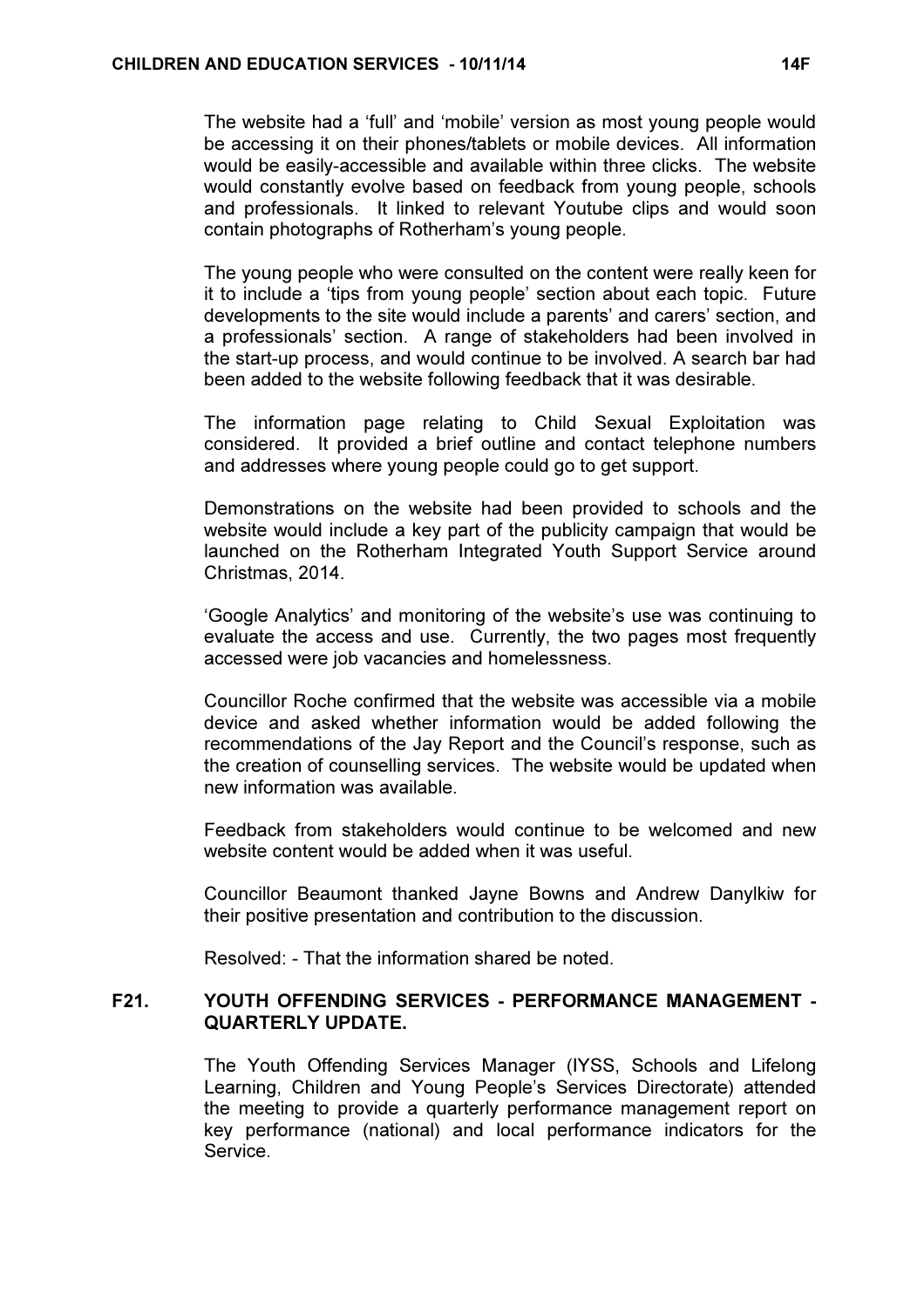Rotherham's performance had been rated 'Red' in relation to first time entrants to the youth justice system aged 10-17 (based on rate per 100,000 of the 10-17 year old population). There had been an increase of 19.1% comparing the outturn between January-December 2012 and January – December 2013. The Youth Offending Services manager explained that a rise was being observed in the first time entrants' data and work was continuing to determine why this was the case. In November, 2013, new Youth Cautions and Youth Condition Cautions had been introduced. The impact of these would require more analysis. The Youth Offending Services Manager was a member of the South Yorkshire wide scrutiny panel that looked at trends in youth offending data.

Performance against the National Indicator, as measured by the Youth Justice Board through collection of the data on the Police national computer and then disaggregated to local authorities, was showing an increase in the number of first-time entrants. However, the data represented an increase of 5 individuals, which continued to show a decrease.

Performance against the National Indicators relating to the quality checking of new assessments, new assessments meeting quality standards and the quality of cases were on hold due to the Youth Justice Board's audit of National Standards. Rotherham continued to be compliant with the casework requirements.

Reductions in the number of first time entrants to the youth justice system had meant that, over time, the Youth Offending Service had seen a decline in the numbers within the Youth Justice System. However, the decline in numbers entering had not been matched by a decline in reoffending and those remaining in the system were re-offending more often. In addition, case managers were reporting that these young people were more difficult to engage and the occasions on which the Youth Offending Service had to resort to Breach were increasing. This suggested that the Youth Offending Service was working with a group of young people whose characteristics meant they were more likely to reoffend, more likely to have complex needs and may be more demanding to support and divert away from offending behaviour than in the past.

Re-offending was most likely to happen within 2/3 months of the original Order. The Youth Offending Service did co-ordinate diversionary activities to try to prevent re-offending. Another factor was that when a young person entered the Youth Justice System a back-log of other offences were dealt with. Conviction for these offences led to increased re-offending statistics.

Rotherham's Youth Offending Team's Youth Justice Strategic Plan, 2014/2015, was submitted for information. It was a requirement of the Grant funding received.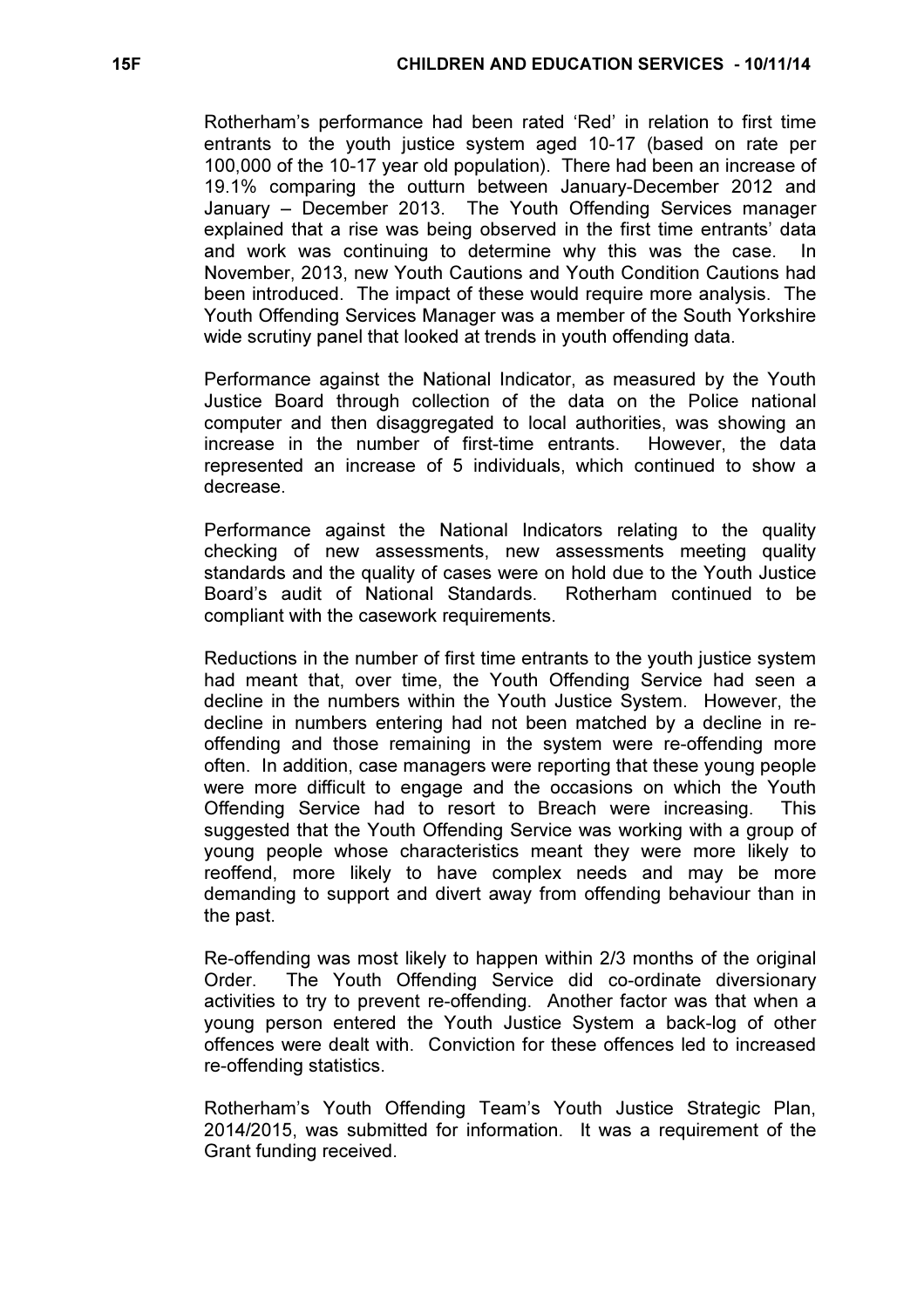Resolved: - (1) That the report be received and its content noted.

(2) That the Youth Offending Service's quarterly performance be noted.

(3) That quarterly performance updates be provided on the Youth Offending Service.

### F22. SOCIAL WORKER RECRUITMENT AND RETENTION.

 The Service Manager for Strategy, Standards and Early Help (Safeguarding Children and Families' Services, Children and Young People's Services Directorate) presented the submitted report that gave an update on social worker recruitment and retention.

Rotherham had maintained a consistently low vacancy rate over the last three years. The 2013 outturn vacancy figures were 4%. This compared to a national average of 14% and 8% in Yorkshire and Humber region.

Rotherham's overall turn-over rate for the same period was 11%, against a Yorkshire and Humber and England average of 12%. This meant that whilst Rotherham experienced a healthy turn-over rate in line with industry averages the recruitment and selection systems in place meant that the impact was reduced. Rotherham had the highest number of new starters during 2013 compared to statistical neighbours and an agency usage rate lower than the reported annual vacancy percentage that compared favourably to all other comparators.

The submitted report outlined the historical position of the Local Authority when the social work vacancy rate had been 37% and more than one in every two team manager roles had been vacant. This had led to a spiralling demand for agency staff which came at a significantly higher cost than establishment employees and without the same controls over quality assurance and practice.

Despite continuing testing budget reductions, the Children and Young People's Services Directorate had maintained a strong commitment to preserving infrastructure to ensure there was a fully staffed establishment workforce with minimal use of agency organisations. The challenge remained for Rotherham to recruit experienced social workers. This was mirrored across the local region and the country.

Sickness absence rates in Safeguarding Children and Families' Service were 8.96 days per year, compared to 8.26 days in Children and Young People's Services Directorate and 7.93 days across the whole Council. Sickness absence continued to be closely monitored by team and service managers and supernumerary appointments provided cover for long-term sickness absence.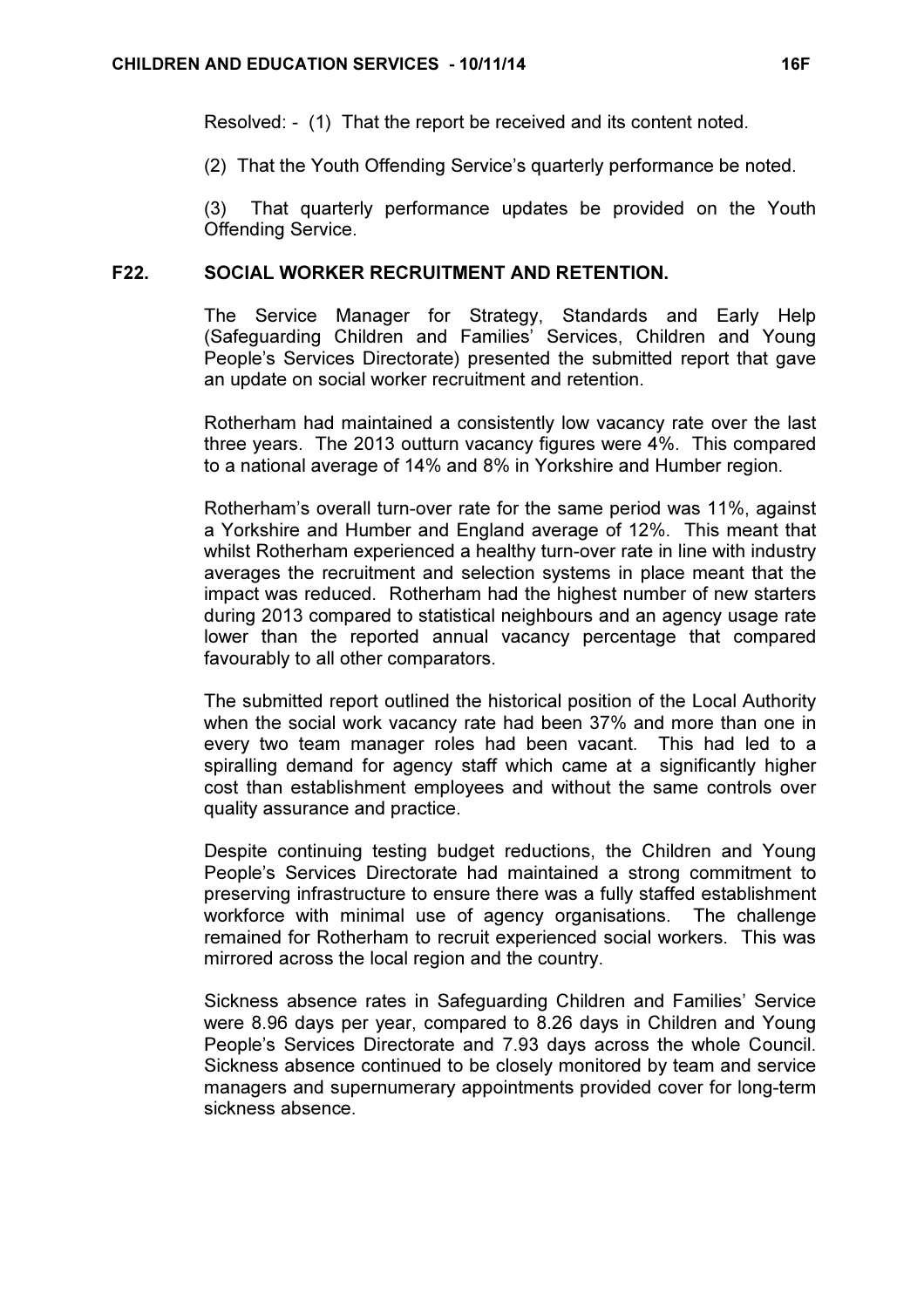A watching brief was also in place relating to resources, workload allocation, workforce stability and baseline establishment.

Discussion ensued on the terms and conditions of employment for the social work workforce.

Resolved: - That the report be received and its content noted.

## F23. CHILDREN AND YOUNG PEOPLE'S SERVICES PERFORMANCE INDICATOR REPORT - QUARTER TWO, 2014-2015.

 Consideration was given to the report presented by the Performance and Quality Manager (Neighbourhood and Adult Services Directorate) that outlined Children and Young People's Services performance indicator report for Quarter Two, 2014/2015.

The report provided an update against targets and showed each indicator's direction of travel and comparisons with statistical neighbours and national data. The report was structured against the Corporate Plan Priorities that were relevant to the Children and Young People's Services Directorate.

The performance indicators were assigned a RAG status.

Red rated indicators were where performance was below the local target and statistical neighbours or the national average. Commentary was provided on the current Red related areas: -

- National Indicator 40 / LPI 3.4 percentage of assessments completed to target date; and,
- National Indicator 41 / LPI 3.6 percentage of assessments completed within 35 days working days (local upper limit).

The 2014/2015 target for the completion within timescale rate was 75.0% and 80.0% respectively. Performance at the end of Quarter Two was 63.40% and 62.70%. The direction of travel was also down. Whilst meeting these timescales was important, consideration needed to be given to the quality of the completed assessments and ensuring that this was consistently high. National comparator data was available but there was a time lag in this being available, so data relating to Quarter Two performance across the country was not yet available.

Discussion ensued on the Red and Amber rated indicators. Further information was requested on: -

- National Indicator 52 Chlamydia diagnosis rate (15-24 year olds);
- National Indicator 59 Free School Meals eligibility and take-up; and,
- National Indicator 20 Percentage of schools (including academies) with an inspection rating of good or better.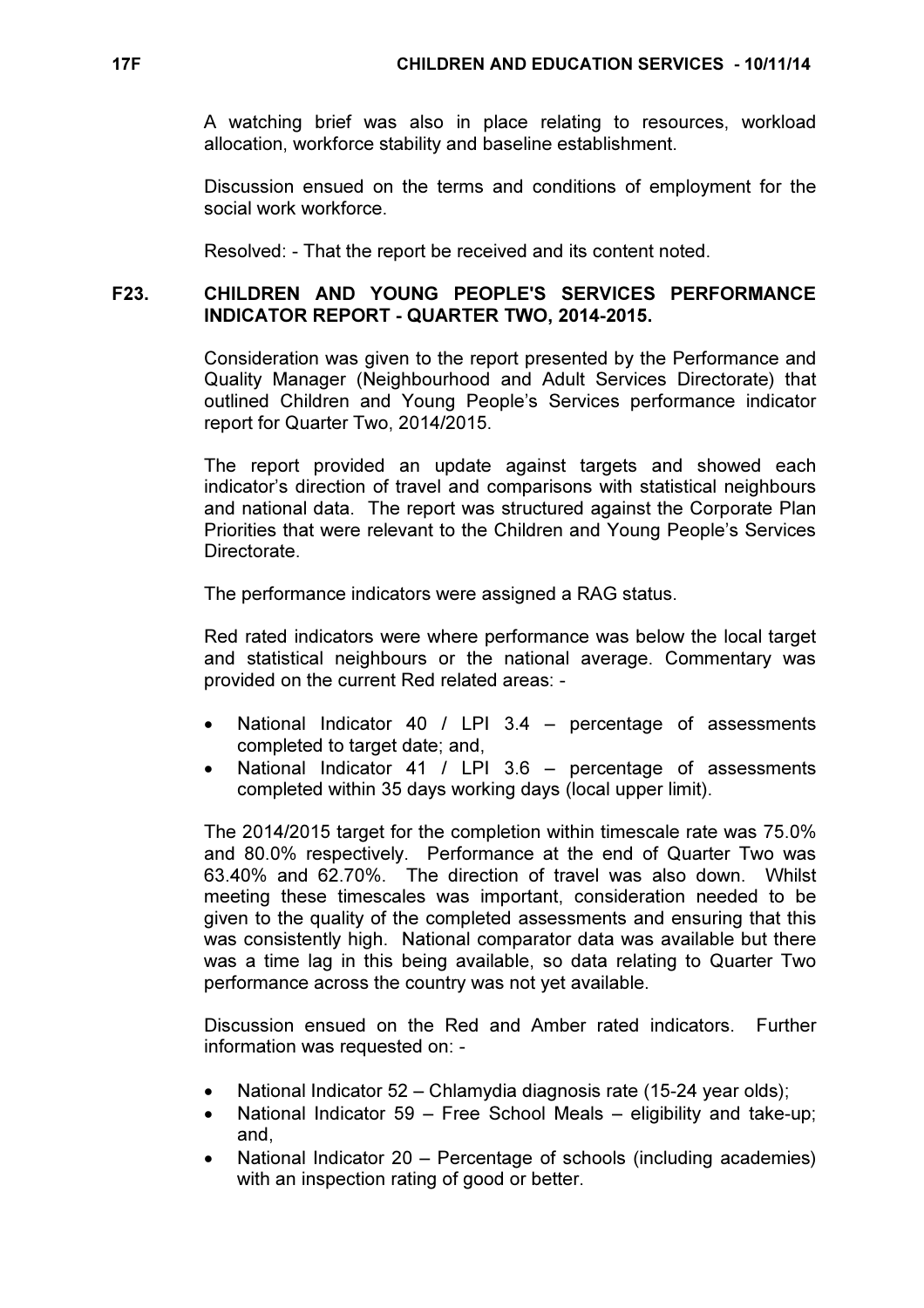Discussion followed on the amount of time that many front line staff members were spending on the service inspections that were taking place. This could contribute to a drop in performance at Quarter Three and was a service risk.

Resolved: - (1) That the report be received and the performance indicator report at Quarter Two, 2014/2015, be noted.

(2) That the report be submitted to the Children, Young People and Families' Partnership for information.

#### F24. CHILDREN AND YOUNG PEOPLE'S SERVICE REVENUE BUDGET MONITORING REPORT TO 30TH SEPTEMBER, 2014.

 Consideration was given to the report presented by the Finance Manager for Children and Young People's Services and Schools (Financial Services, Resources Directorate) that provided a budget monitoring update on the Children and Young People's Service revenue budget to the end of March, 2015.

The budget monitoring report was based on actual income and expenditure to the end of September, 2014. Overall, the Directorate was projecting an over-spend outturn position of £3.505 millions, which was an increase of 8.1% of the total budget. The reported position at the end of September was an increase of £658k since August's report.

The report gave the net budget and forecast outturn for each division of service within the whole Directorate, and the variations.

The main variances were outlined, along with the underlying reasons in the submitted report. The main areas of over-spend related to: -

- Academy conversions treatment of deficits £147,000;
- Safeguarding Children and Families' Service wide £28,000;
- Child Protection Teams £60,000;
- Children in Need Social Work Teams £388,000;
- Looked After Children £3,046 millions;

Some of the over-spends were off-set against under-spends in other areas.

As at the end of September, 2014, there were 400 Looked After Children, which was a reduction of 4 since the August budget monitoring report and the same number as at March, 2014. The submitted report outlined the type of looked after children's placement, along with current and previous financial year costs.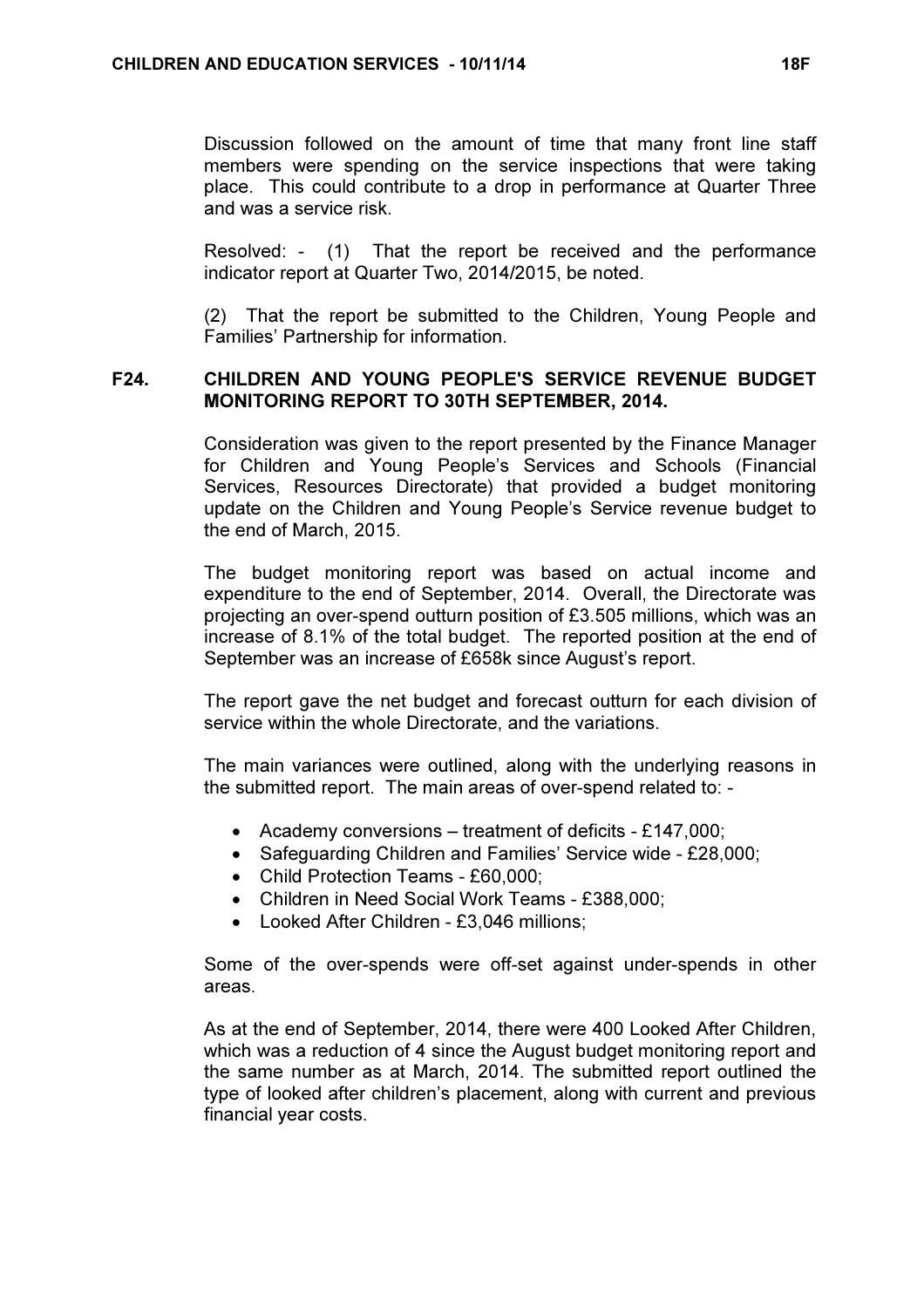Management actions had contributed £592,000 of cost avoidance which would otherwise have been incurred. These related to a reduction in placement costs of £518,000, the Fostering Framework had achieved £34,000 of cost avoidance, the Block contract had avoided £40,000 and the multiagency support panel and the Valuing Care review would identify potential areas for cost renegotiations and ongoing savings in 2014/2015.

Further information was provided in relation to: -

- Agency spend totalled £511,000 as at 30<sup>th</sup> September, 2014. This compared to an actual cost of £392,000 for the same period last year;
- Non-contractual overtime totalled £40,000 as at  $30<sup>th</sup>$  September, 2014, excluding schools. This compared to an actual cost of £58,000 for the same point last year. The over-spend related mainly to cover in Residential Units. These establishments had a cover budget that was not currently over-spending;
- Consultancy costs totalled £107,000 as at 30<sup>th</sup> September, 2014, compared to an actual cost of £97,000 last year. The majority of these costs were for projects funded by external grants.

Discussion followed and the following issue was raised: -

The treatment of deficit balances when schools converted to academies.

Resolved: - That that latest financial projection against budget for the year on actual income and expenditure to the end of September, 2014, be noted.

# F25. PROPOSAL TO MAKE PRESCRIBED ALTERATIONS TO KELFORD SCHOOL.

 Consideration was given to the report presented by the Principal School Admissions and Organisation Officer (Schools and Lifelong Learning, Children and Young People's Services Directorate) that outlined a proposal to undertake Pre-Statutory Consultation to make a prescribed alterations to Kelford School.

The proposal included: -

- Re-designation of the School as one for pupils with learning difficulties. This would enable the Local Authority to provide greater flexibility in placement decisions;
- To increase the Published Admission Number at Kelford School from 100 to 205 pupils through the creation of a network of satellite provision to the School.